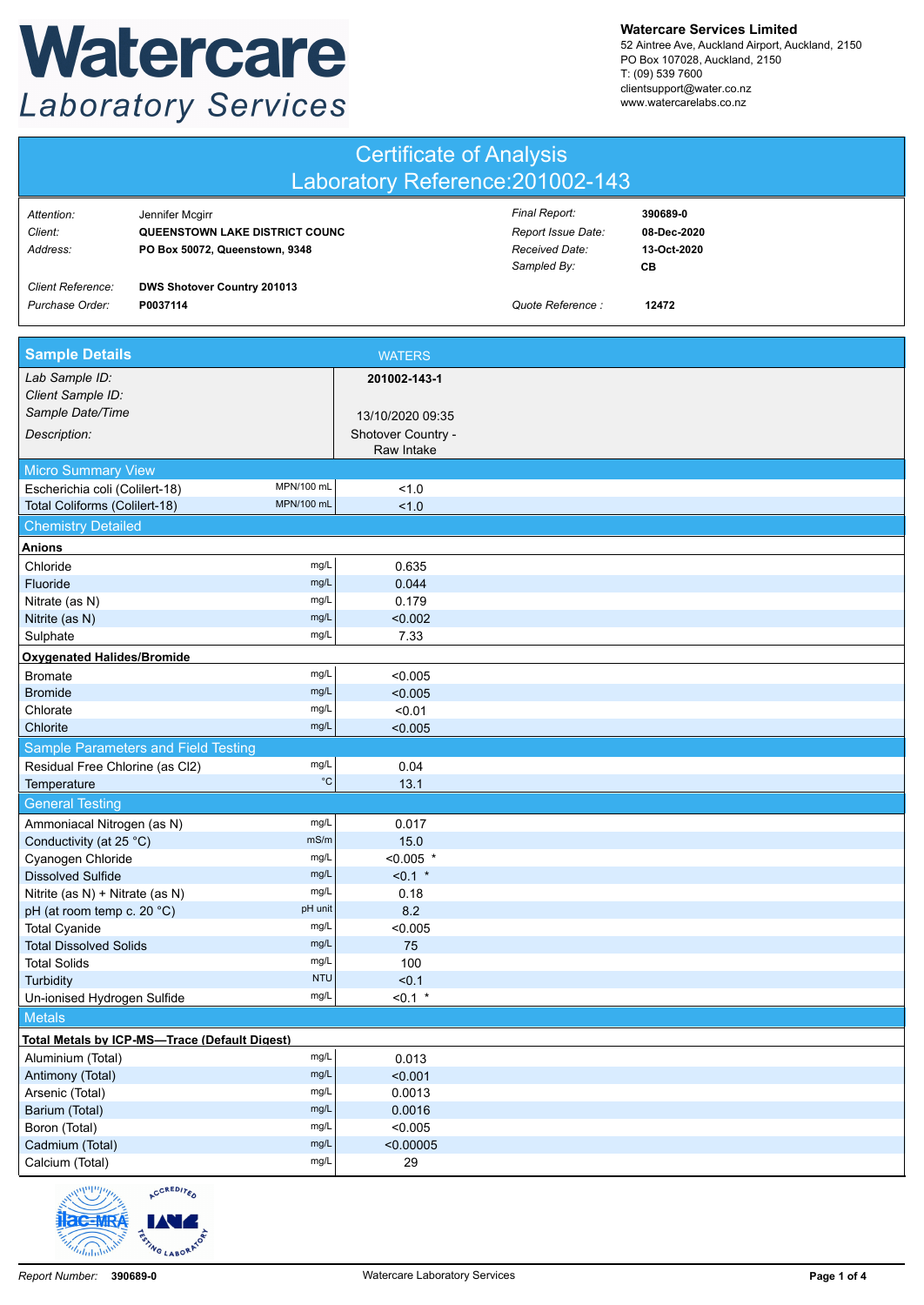| <b>Sample Details (continued)</b>             |      | <b>WATERS</b>                    |  |
|-----------------------------------------------|------|----------------------------------|--|
| Lab Sample ID:                                |      | 201002-143-1                     |  |
| Client Sample ID:                             |      |                                  |  |
| Sample Date/Time:                             |      | 13/10/2020 09:35                 |  |
| Description:                                  |      | Shotover Country -<br>Raw Intake |  |
| <b>Metals</b>                                 |      |                                  |  |
| Total Metals by ICP-MS-Trace (Default Digest) |      |                                  |  |
| Chromium (Total)                              | mg/L | < 0.0005                         |  |
| Copper (Total)                                | mg/L | 0.0012                           |  |
| Iron (Total)                                  | mg/L | < 0.002                          |  |
| Lead (Total)                                  | mg/L | 0.00011                          |  |
| Magnesium (Total)                             | mg/L | 1.2                              |  |
| Manganese (Total)                             | mg/L | < 0.0005                         |  |
| Mercury (Total)                               | mg/L | < 0.00005                        |  |
| Molybdenum (Total)                            | mg/L | 0.0006                           |  |
| Nickel (Total)                                | mg/L | < 0.0001                         |  |
| Potassium (Total)                             | mg/L | 0.65                             |  |
| Selenium (Total)                              | mg/L | < 0.0005                         |  |
| Sodium (Total)                                | mg/L | 1.3                              |  |
| Total Hardness (as CaCO3)                     | mg/L | 77                               |  |
| Uranium (Total)                               | mg/L | 0.00013                          |  |
| Zinc (Total)                                  | mg/L | 0.0019                           |  |

*Results marked with \* are not accredited to International Accreditation New Zealand*

*Where samples have been supplied by the client, they are tested as received.* 

*The results of analysis contained in this report relate only to the sample(s) tested. A dash indicates no test performed.*

## The sample(s) referred to in this report were analysed by the following method(s) **Reference Methods**

| Analyte                                                            | <b>Method Reference</b>                                                       | <b>MDL</b>   | <b>Samples</b> | Location   |
|--------------------------------------------------------------------|-------------------------------------------------------------------------------|--------------|----------------|------------|
| <b>Micro Summary View</b>                                          |                                                                               |              |                |            |
| Escherichia coli (Colilert-18)                                     | APHA (online edition) 9223 B Colilert<br>Quantitray                           | 1 MPN/100 mL | All            | Queenstown |
| Total Coliforms (Colilert-18)                                      | APHA (online edition) 9223 B Colilert<br>Quantitray                           | 1 MPN/100 mL | All            | Queenstown |
| <b>Chemistry Detailed</b>                                          |                                                                               |              |                |            |
| <b>Anions</b>                                                      |                                                                               |              |                |            |
| Chloride                                                           | APHA (online edition) 4110 B                                                  | $0.02$ mg/L  | All            | Auckland   |
| Fluoride                                                           | APHA (online edition) 4110 B                                                  | $0.02$ mg/L  | All            | Auckland   |
| Nitrate (as N)                                                     | APHA (online edition) 4110 B                                                  | 0.002 mg/L   | All            | Auckland   |
| Nitrite (as N)                                                     | APHA (online edition) 4110 B                                                  | $0.002$ mg/L | All            | Auckland   |
| Sulphate                                                           | APHA (online edition) 4110 B                                                  | $0.02$ mg/L  | All            | Auckland   |
| <b>Oxygenated Halides/Bromide</b>                                  |                                                                               |              |                |            |
| <b>Bromate</b>                                                     | USEPA 300.0 (modified)                                                        | 0.005 mg/L   | All            | Auckland   |
| <b>Bromide</b>                                                     | USEPA 300.0 (modified)                                                        | $0.005$ mg/L | All            | Auckland   |
| Chlorate                                                           | USEPA 300.0 (modified)                                                        | 0.010 mg/L   | All            | Auckland   |
| Chlorite                                                           | USEPA 300.0 (modified)                                                        | 0.005 mg/L   | All            | Auckland   |
| Sample Parameters and Field Testing                                |                                                                               |              |                |            |
| Residual Free Chlorine (as Cl2)                                    | APHA (online edition) 4500-Cl G                                               | $0.02$ mg/L  | All            | Queenstown |
| Temperature                                                        | APHA (online edition) 2550 B                                                  | °C           | All            | Queenstown |
| <b>General Testing</b>                                             |                                                                               |              |                |            |
| Ammoniacal Nitrogen (as N) by Flow Analysis                        | APHA (online edition) 4500-NH3 H                                              | 0.005 mg/L   | All            | Auckland   |
| Conductivity (at 25 °C) by Electrode                               | APHA (online edition) 2510 B                                                  | $0.5$ mS/m   | All            | Auckland   |
| Cyanogen Chloride by Spectrophotometry                             | APHA (online edition) 4500-CN J                                               | 0.005 mg/L   | All            | Auckland   |
| Dissolved Sulfide by Colour Comparison (Methylene Blue<br>Method)  | APHA (online edition) 4500-S2 B (modified) &<br>D                             | $0.1$ mg/L   | All            | Auckland   |
| Nitrite (as N) + Nitrate (as N)                                    | Calculation                                                                   | 0.001 mg/L   | All            | Auckland   |
| pH (at room temp c. 20 °C) by Electrode                            | APHA (online edition) 4500-H B (Tested<br>beyond 15 minute APHA holding time) | 0.1 pH unit  | All            | Auckland   |
| Total Cyanide by Distillation and Colorimetry/Discrete<br>Analyser | APHA (online edition) 4500-CN C & E (<br>modified)                            | 0.005 mg/L   | All            | Auckland   |
| <b>Total Dissolved Solids by Gravimetry</b>                        | APHA (online edition) 2540 C (Modified: Dried<br>at 103 - 105 °C)             | $15$ mg/L    | All            | Auckland   |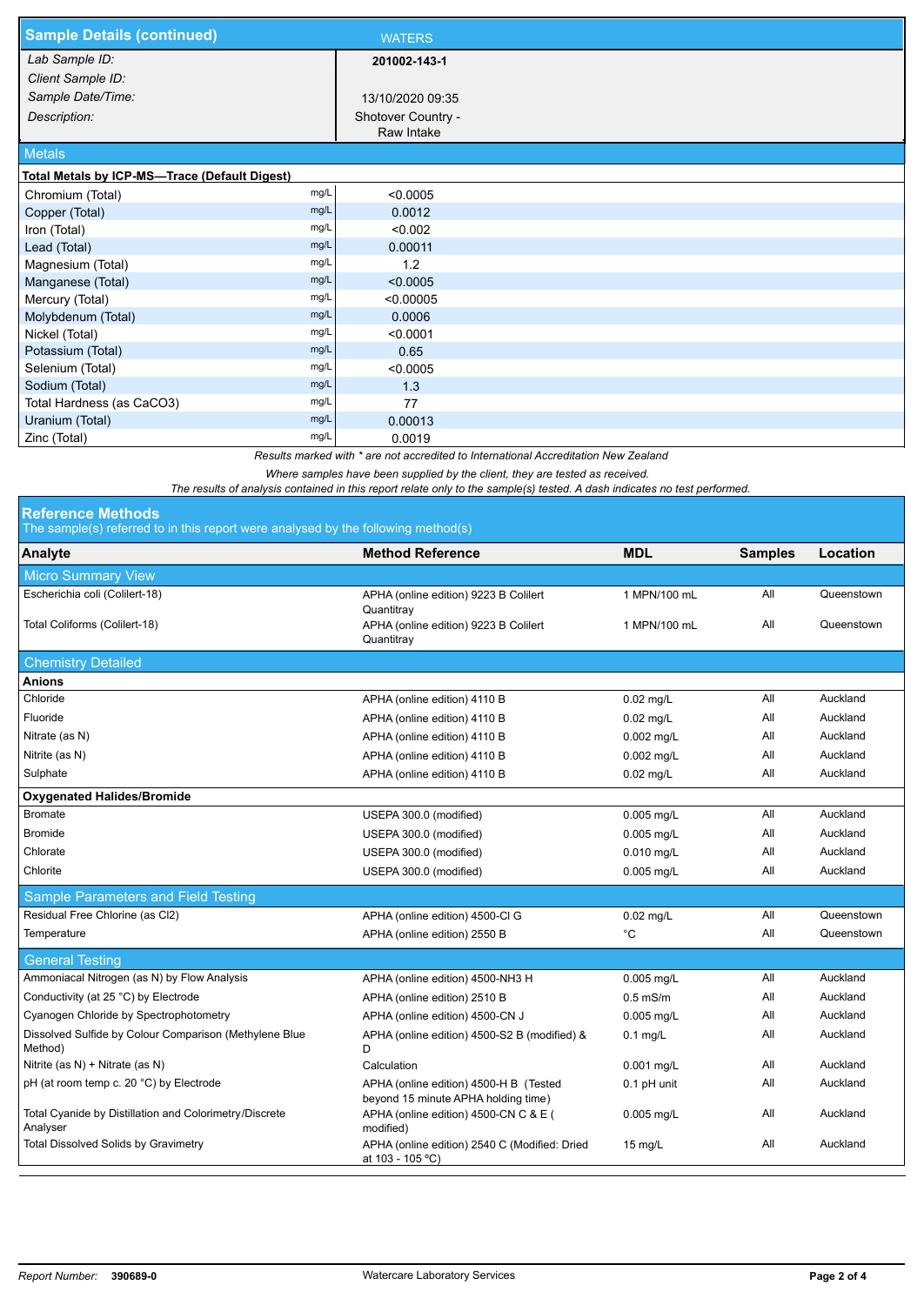| <b>General Testing</b>                                                                                                                                                  |                                                            |                   |     |            |  |
|-------------------------------------------------------------------------------------------------------------------------------------------------------------------------|------------------------------------------------------------|-------------------|-----|------------|--|
| <b>Total Solids by Gravimetry</b>                                                                                                                                       | APHA (online edition) 2540 B                               | $15 \text{ mg/L}$ | All | Auckland   |  |
| <b>Turbidity by Nephelometry</b>                                                                                                                                        | APHA (online edition) 2130 B (modified)                    | 0.1 NTU           | All | Queenstown |  |
| Un-ionised Hydrogen Sulfide by Calculation                                                                                                                              | APHA (online edition) 4500-S2 H                            | $0.1$ mg/L        | All | Auckland   |  |
| <b>Metals</b>                                                                                                                                                           |                                                            |                   |     |            |  |
| <b>Total Metals by ICP-MS-Trace (Default Digest)</b>                                                                                                                    |                                                            |                   |     |            |  |
| Aluminium (Total)                                                                                                                                                       | APHA (online edition) 3125 B by ICPMS                      | 0.005 mg/L        | All | Auckland   |  |
| Antimony (Total)                                                                                                                                                        | APHA (online edition) 3125 B by ICPMS                      | $0.001$ mg/L      | All | Auckland   |  |
| Arsenic (Total)                                                                                                                                                         | APHA (online edition) 3125 B by ICPMS                      | 0.00010 mg/L      | All | Auckland   |  |
| Barium (Total)                                                                                                                                                          | APHA (online edition) 3125 B by ICPMS                      | 0.0002 mg/L       | All | Auckland   |  |
| Boron (Total)                                                                                                                                                           | APHA (online edition) 3125 B by ICPMS                      | $0.005$ mg/L      | All | Auckland   |  |
| Cadmium (Total)                                                                                                                                                         | APHA (online edition) 3125 B by ICPMS                      | 0.00005 mg/L      | All | Auckland   |  |
| Calcium (Total)                                                                                                                                                         | APHA (online edition) 3125 B by ICPMS                      | $0.010$ mg/L      | All | Auckland   |  |
| Chromium (Total)                                                                                                                                                        | APHA (online edition) 3125 B by ICPMS                      | 0.0005 mg/L       | All | Auckland   |  |
| Copper (Total)                                                                                                                                                          | APHA (online edition) 3125 B by ICPMS                      | 0.0002 mg/L       | All | Auckland   |  |
| Iron (Total)                                                                                                                                                            | APHA (online edition) 3125 B by ICPMS                      | 0.002 mg/L        | All | Auckland   |  |
| Lead (Total)                                                                                                                                                            | APHA (online edition) 3125 B by ICPMS                      | 0.00010 mg/L      | All | Auckland   |  |
| Magnesium (Total)                                                                                                                                                       | APHA (online edition) 3125 B by ICPMS                      | 0.001 mg/L        | All | Auckland   |  |
| Manganese (Total)                                                                                                                                                       | APHA (online edition) 3125 B by ICPMS                      | 0.0005 mg/L       | All | Auckland   |  |
| Mercury (Total)                                                                                                                                                         | APHA (online edition) 3125 B by ICPMS                      | 0.00005 mg/L      | All | Auckland   |  |
| Molybdenum (Total)                                                                                                                                                      | APHA (online edition) 3125 B by ICPMS                      | 0.0003 mg/L       | All | Auckland   |  |
| Nickel (Total)                                                                                                                                                          | APHA (online edition) 3125 B by ICPMS                      | 0.00010 mg/L      | All | Auckland   |  |
| Potassium (Total)                                                                                                                                                       | APHA (online edition) 3125 B by ICPMS                      | $0.05$ mg/L       | All | Auckland   |  |
| Selenium (Total)                                                                                                                                                        | APHA (online edition) 3125 B by ICPMS                      | 0.0005 mg/L       | All | Auckland   |  |
| Sodium (Total)                                                                                                                                                          | APHA (online edition) 3125 B by ICPMS                      | $0.1$ mg/L        | All | Auckland   |  |
| Total Hardness (as CaCO3)                                                                                                                                               | APHA (online edition) 3125 B by ICPMS                      | $0.03$ mg/L       | All | Auckland   |  |
| Uranium (Total)                                                                                                                                                         | APHA (online edition) 3125 B by ICPMS                      | 0.000010 mg/L     | All | Auckland   |  |
| Zinc (Total)                                                                                                                                                            | APHA (online edition) 3125 B by ICPMS                      | 0.001 mg/L        | All | Auckland   |  |
| <b>Preparations</b>                                                                                                                                                     |                                                            |                   |     |            |  |
| Digest for Total Metals in Liquids                                                                                                                                      | In House (4:1 Nitric: Hydrochloric Acid, 95°C 2<br>hours)  |                   | All | Auckland   |  |
| Glass Fibre Filtration (1.2 µm)                                                                                                                                         | APHA (online edition) 2540 C (Filtration)                  |                   | All | Auckland   |  |
| Membrane Filtration (0.45 µm)                                                                                                                                           | APHA (online edition) 4500-P B (preliminary<br>filtration) |                   | All | Auckland   |  |
| The method detection limit (MDL) listed is the limit attainable in a relatively clean matrix. If dilutions are required for analysis the detection limit may be higher. |                                                            |                   |     |            |  |

*For more information please contact the Operations Manager.*